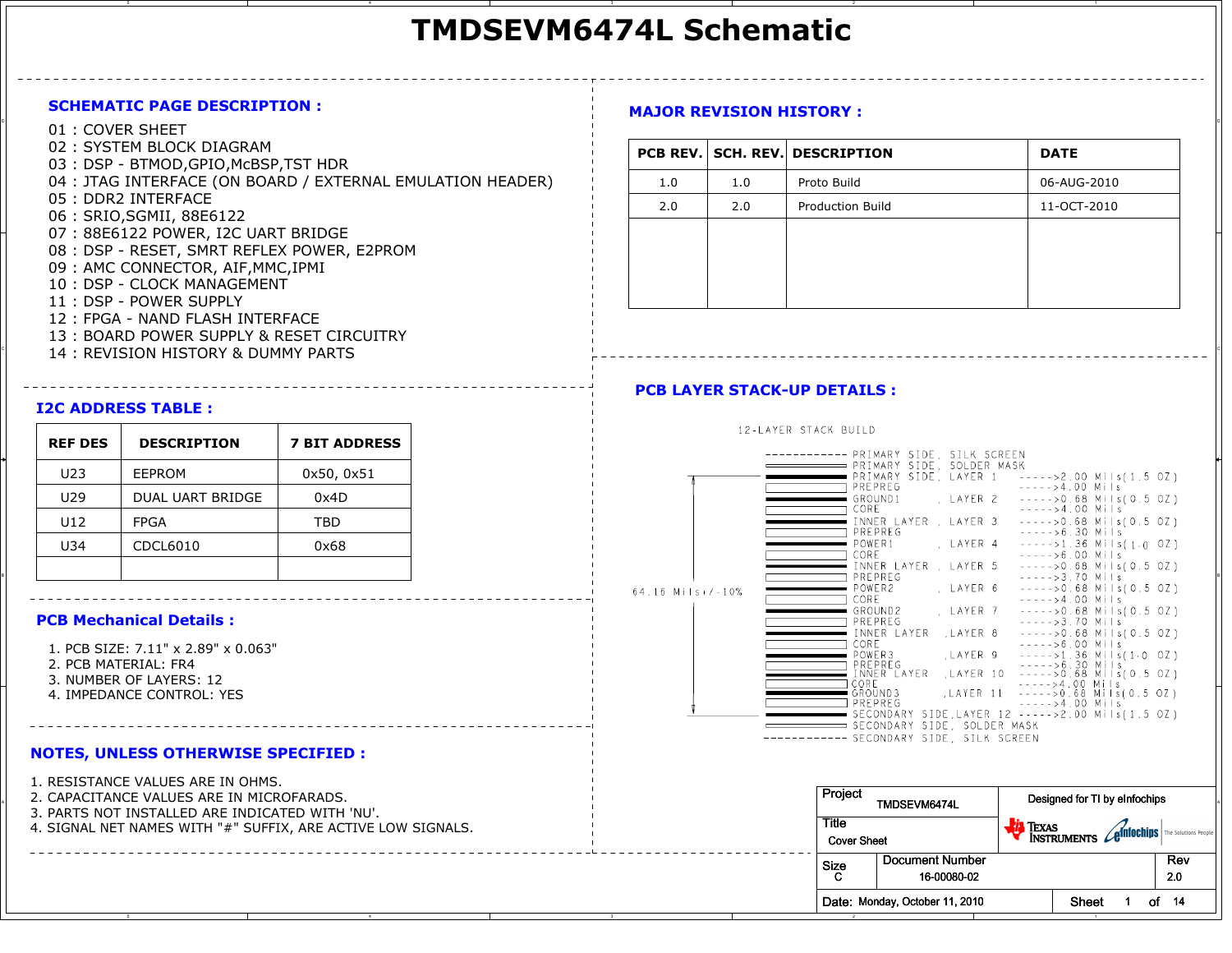

A

**BLOCK DIAGRAM**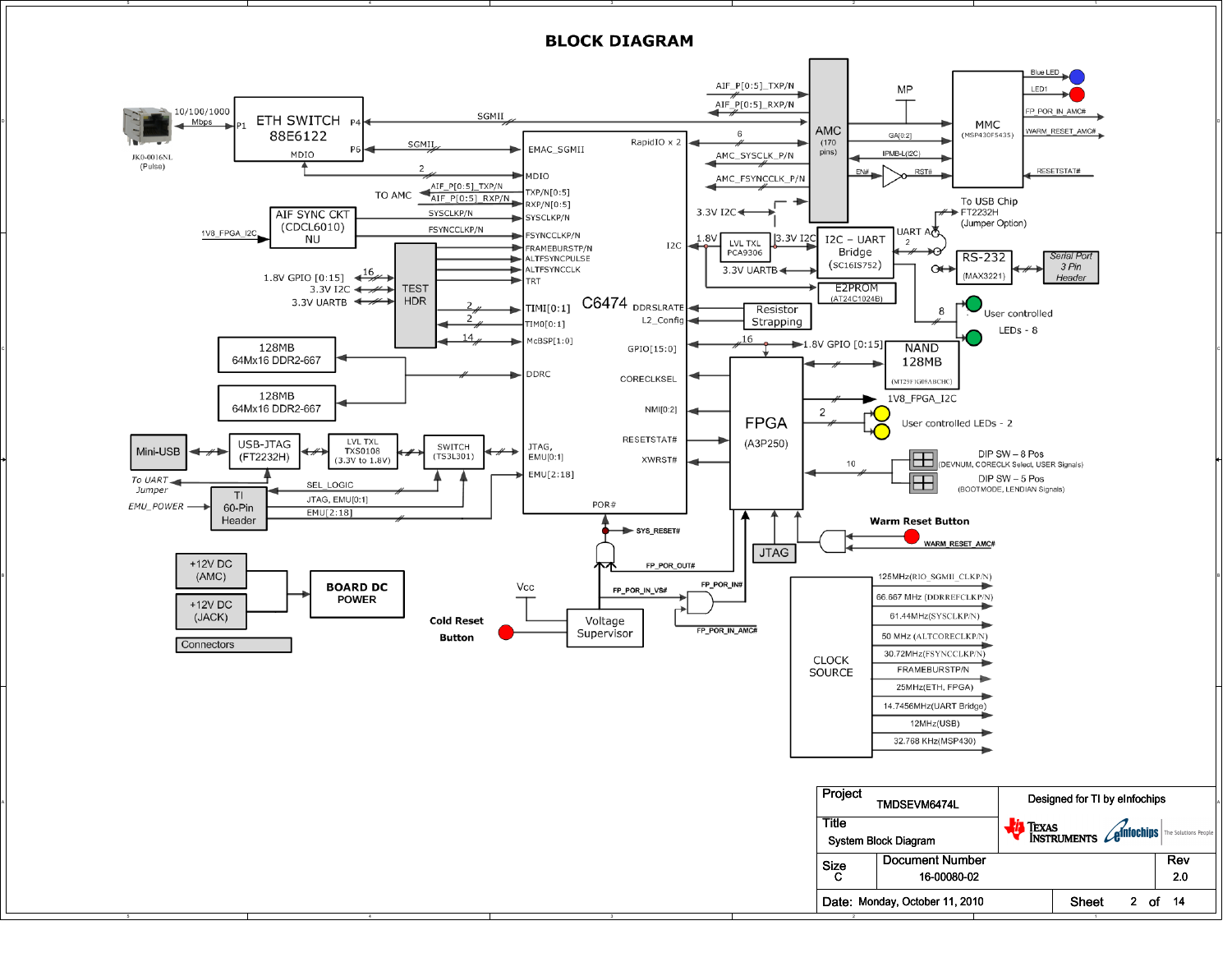

Size CDocument Number 16-00080-02

> Date: Monday, October 11, 2010 Sheet $3<sub>o</sub>$ of 14

2.0

Rev20

A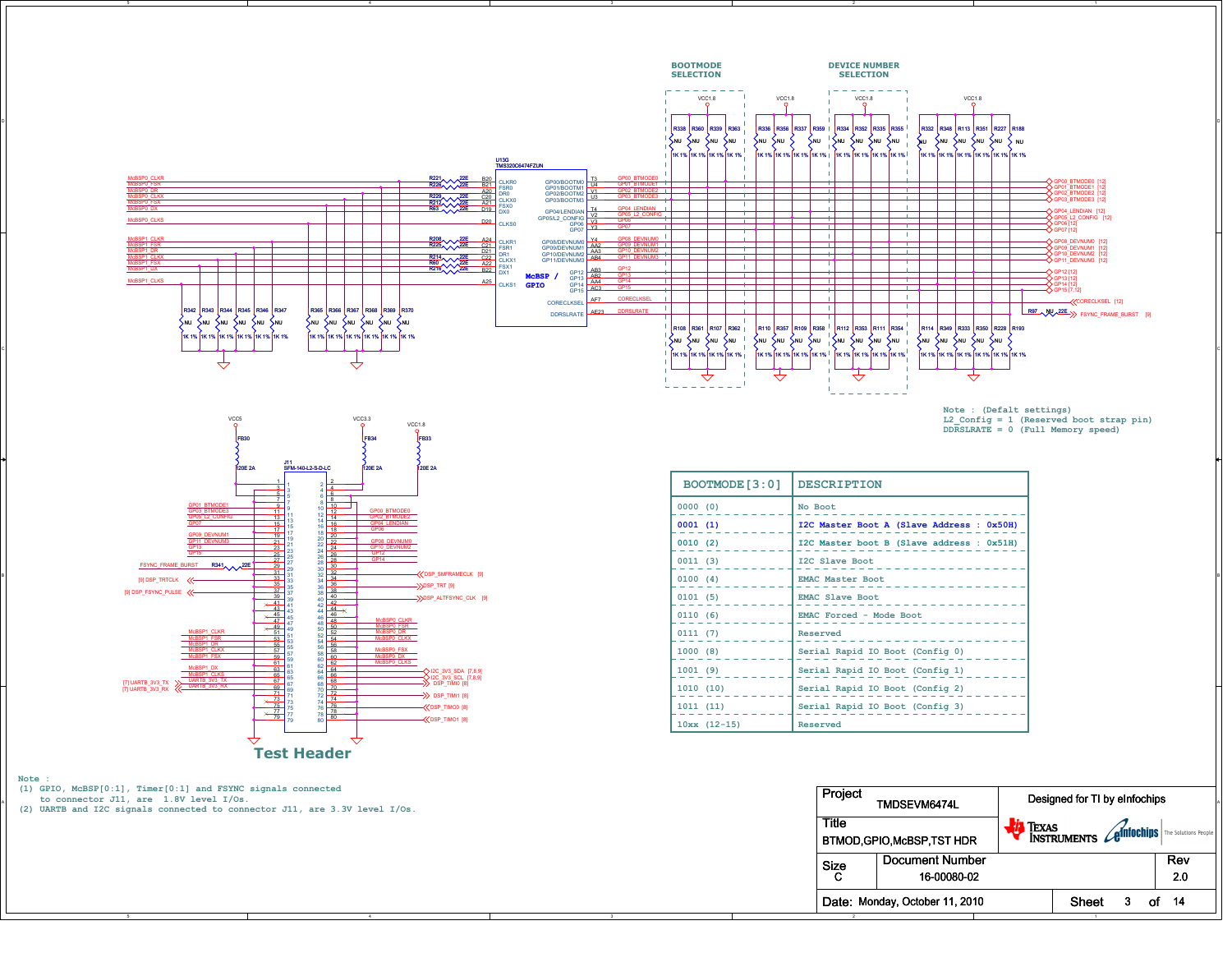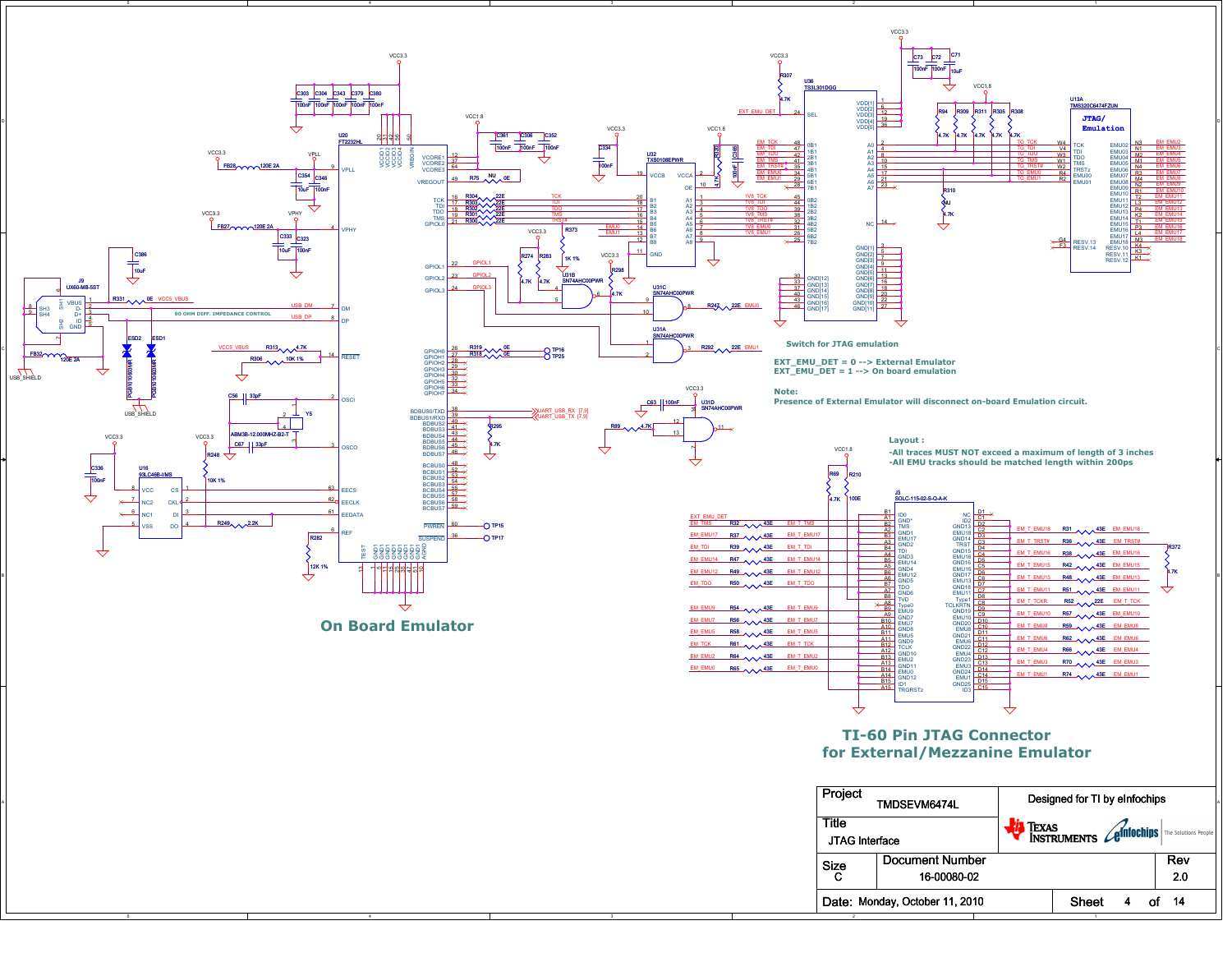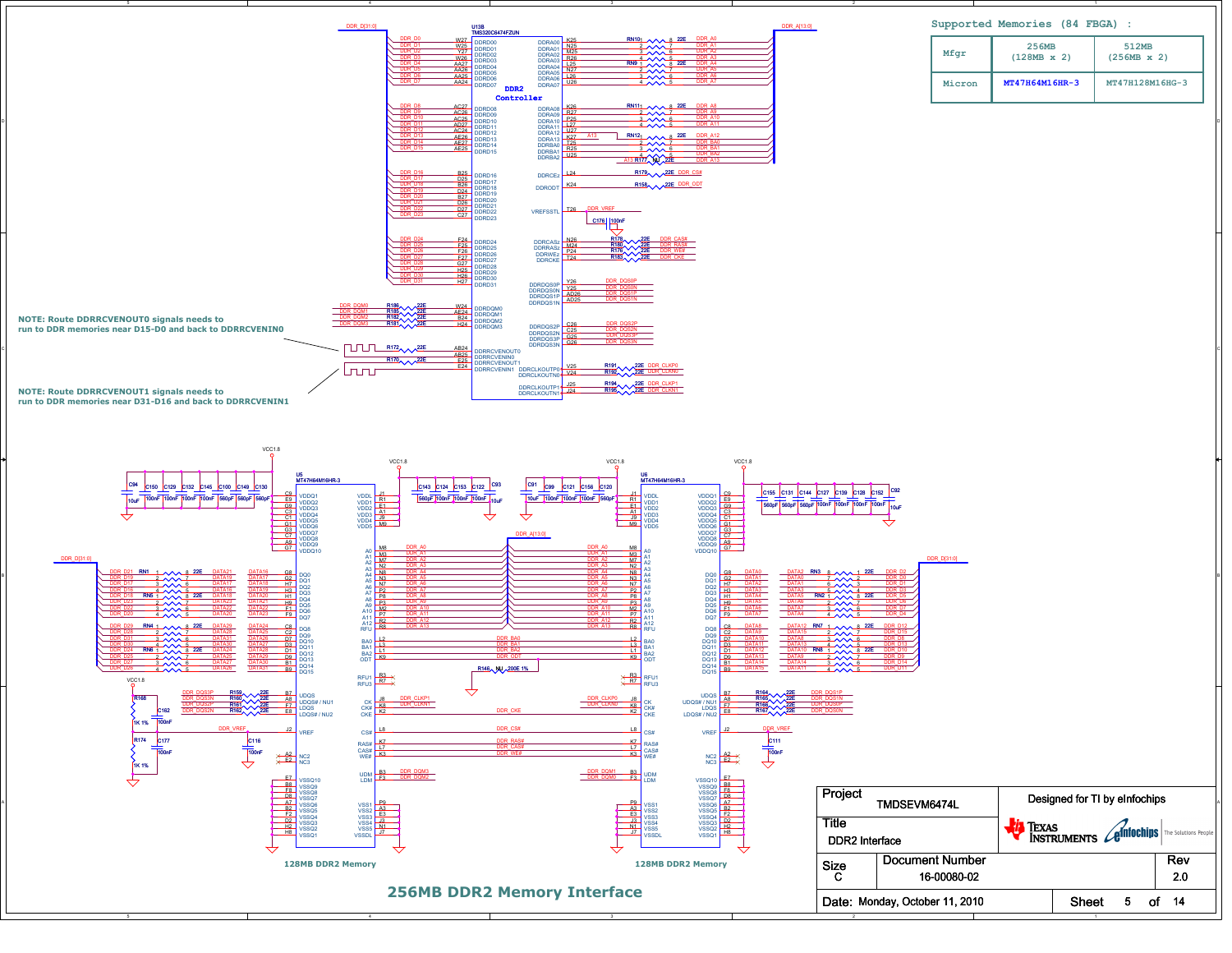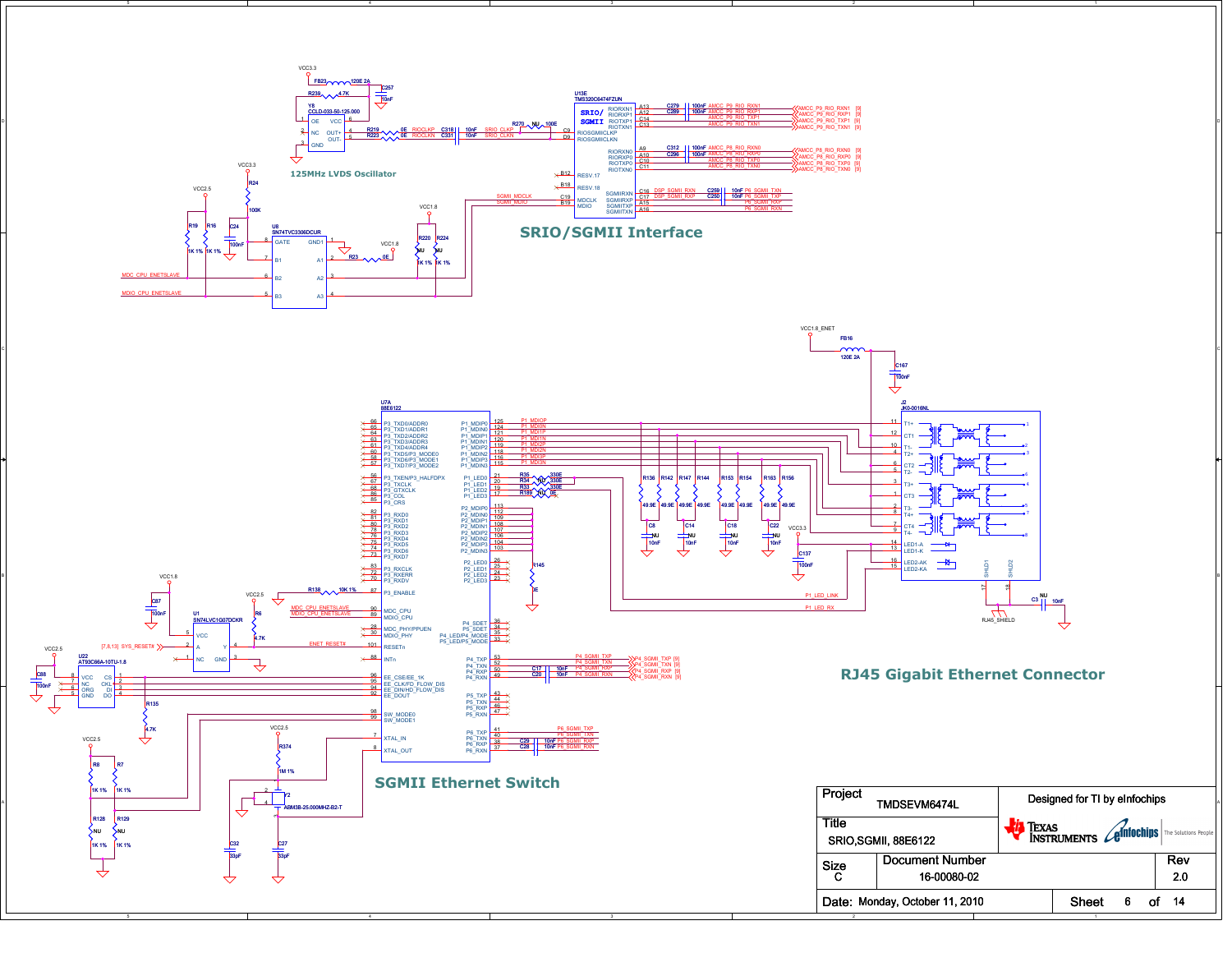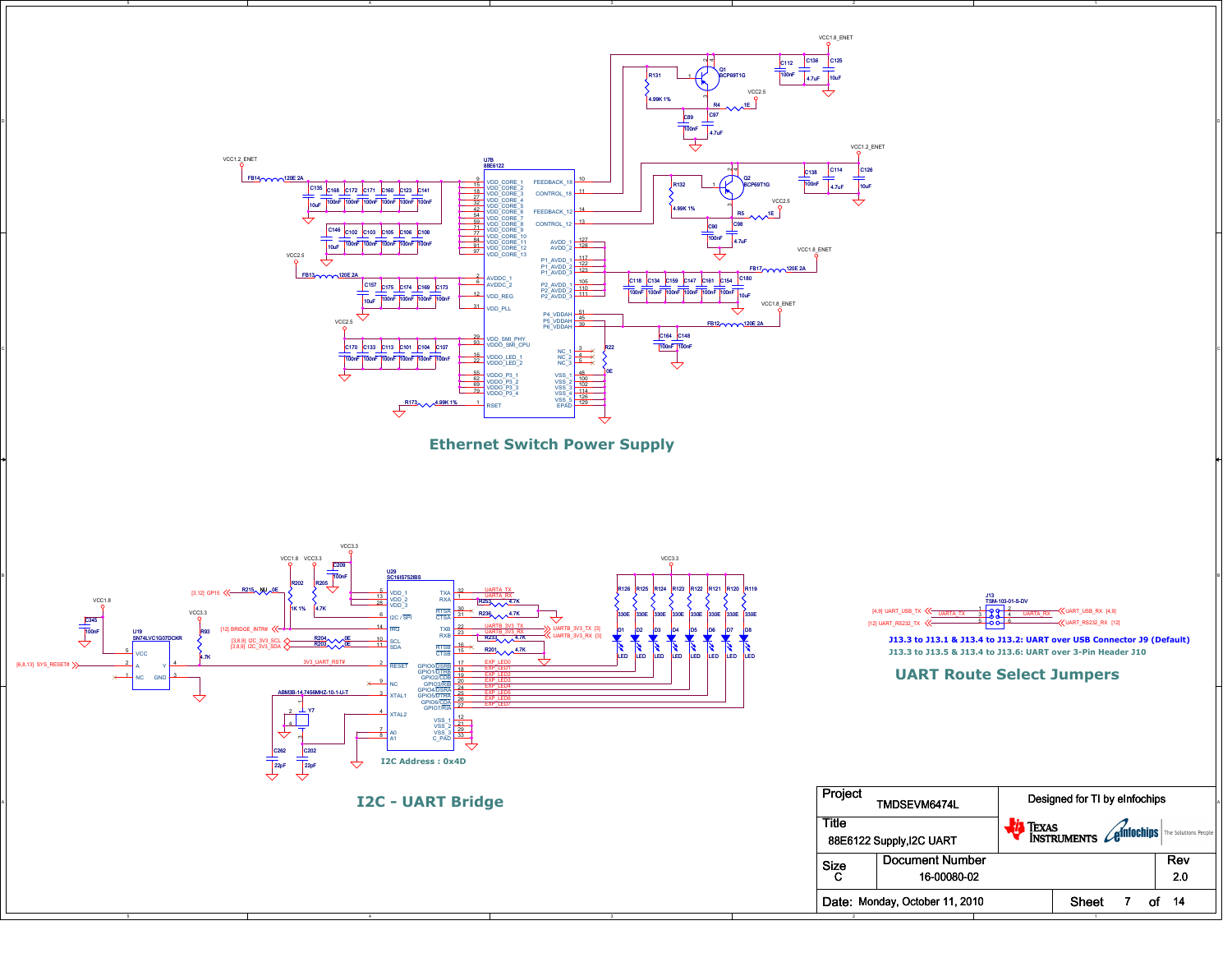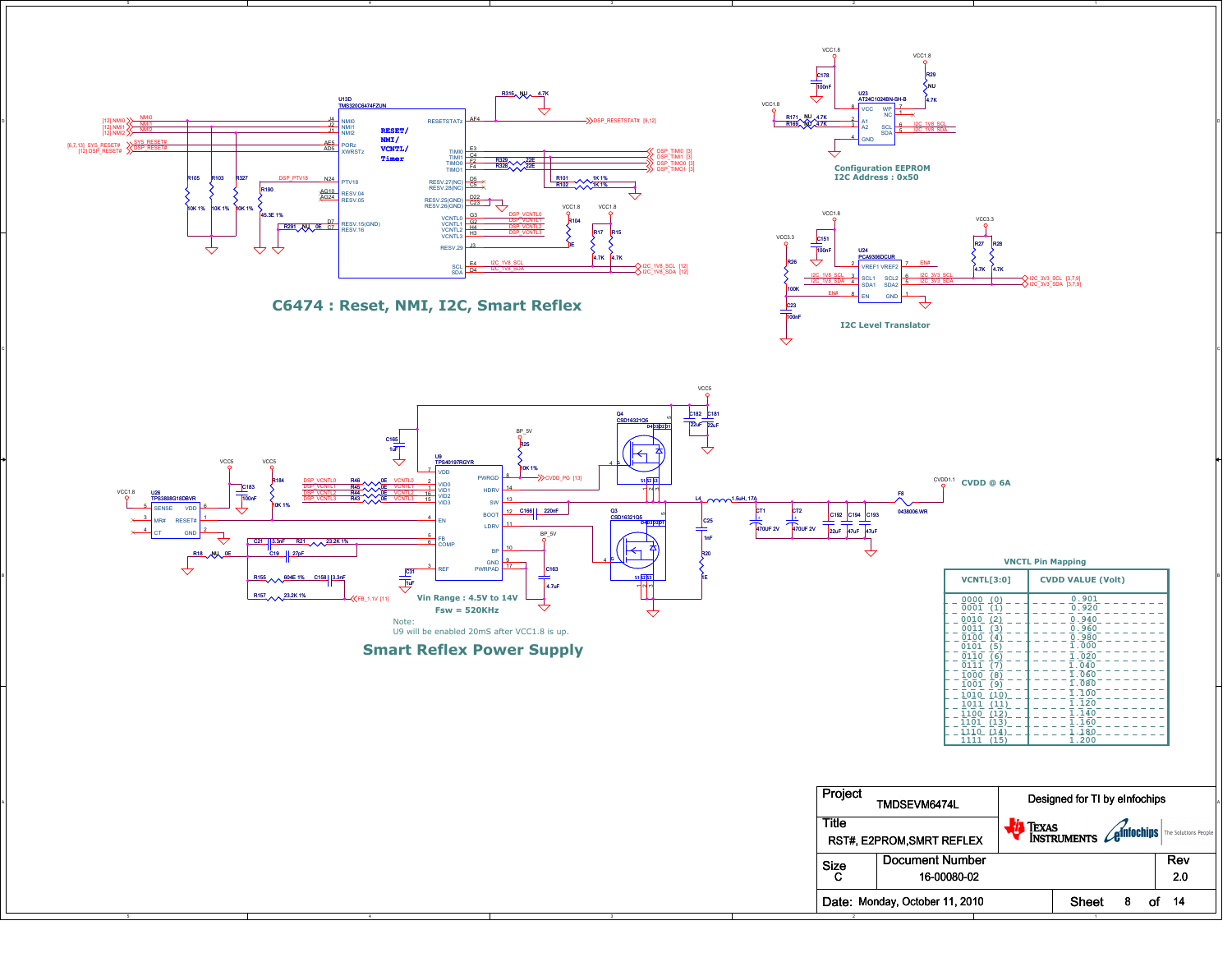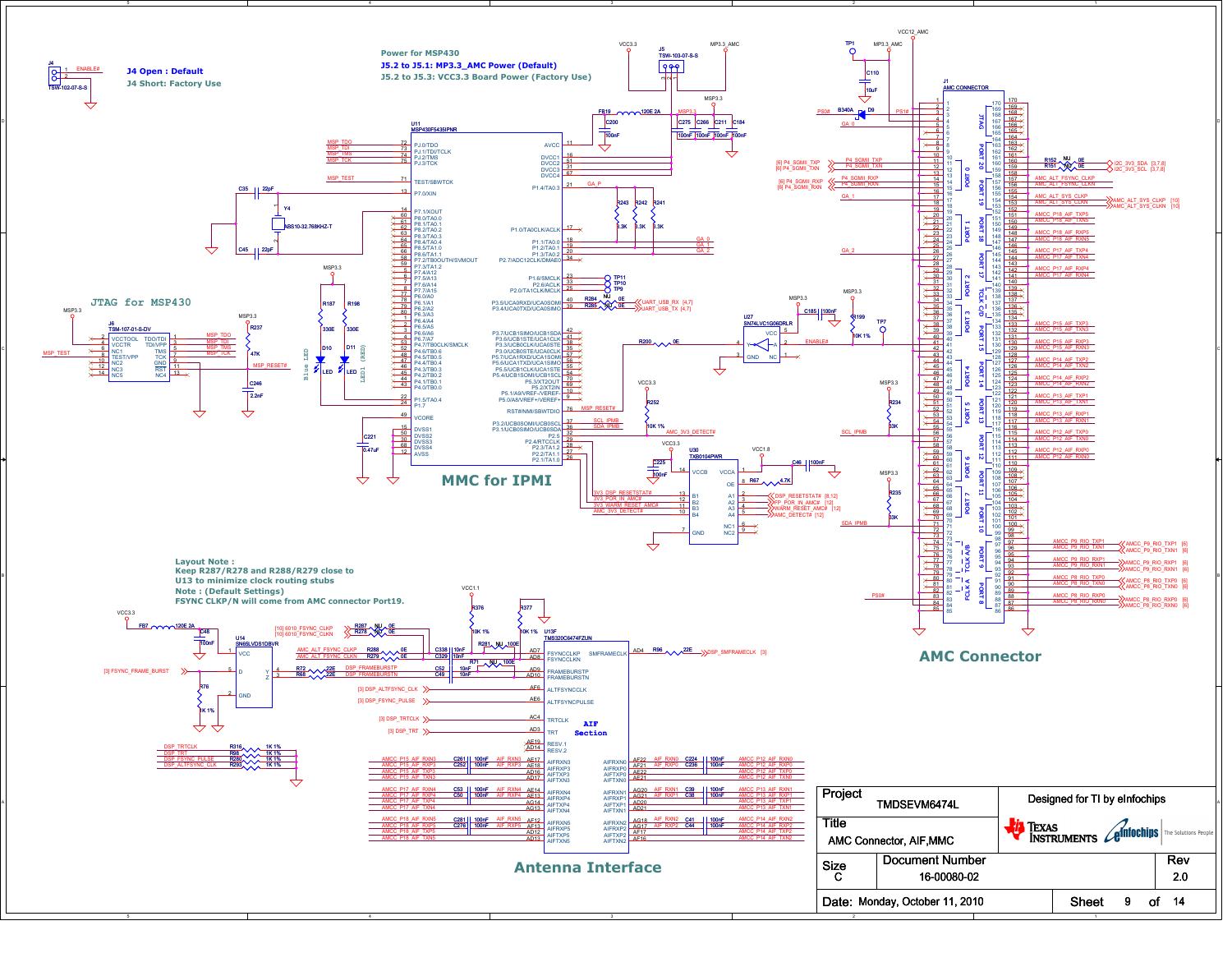

A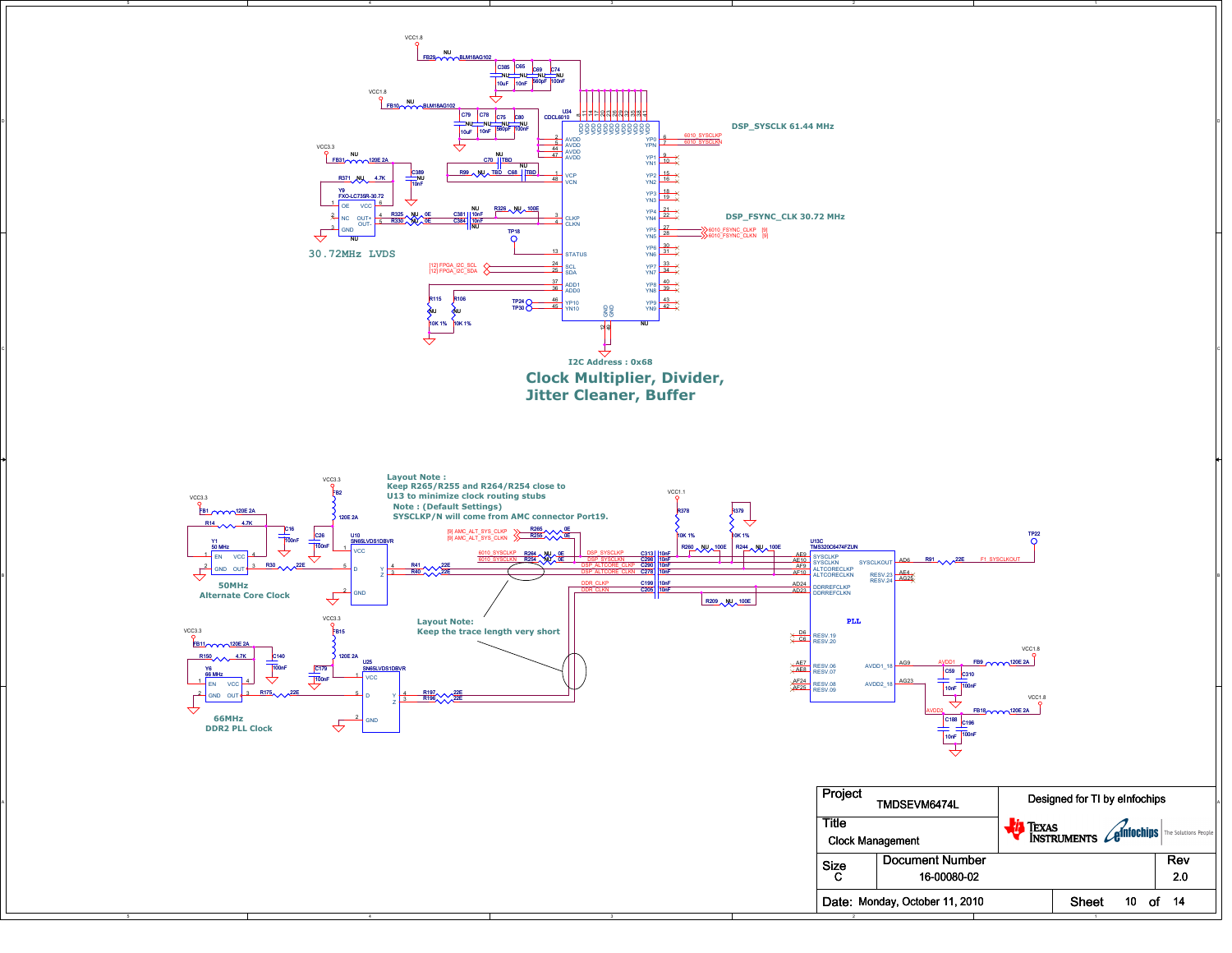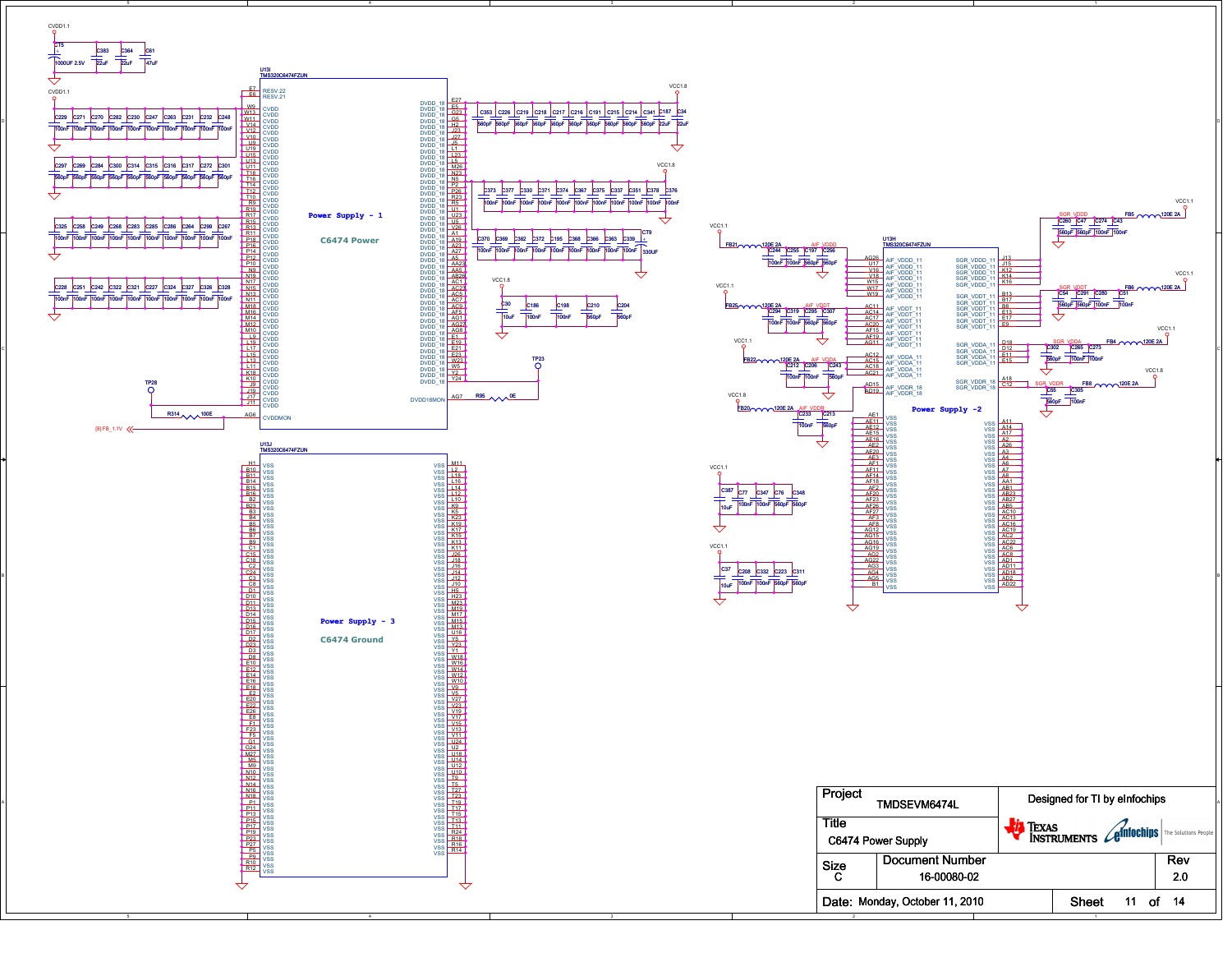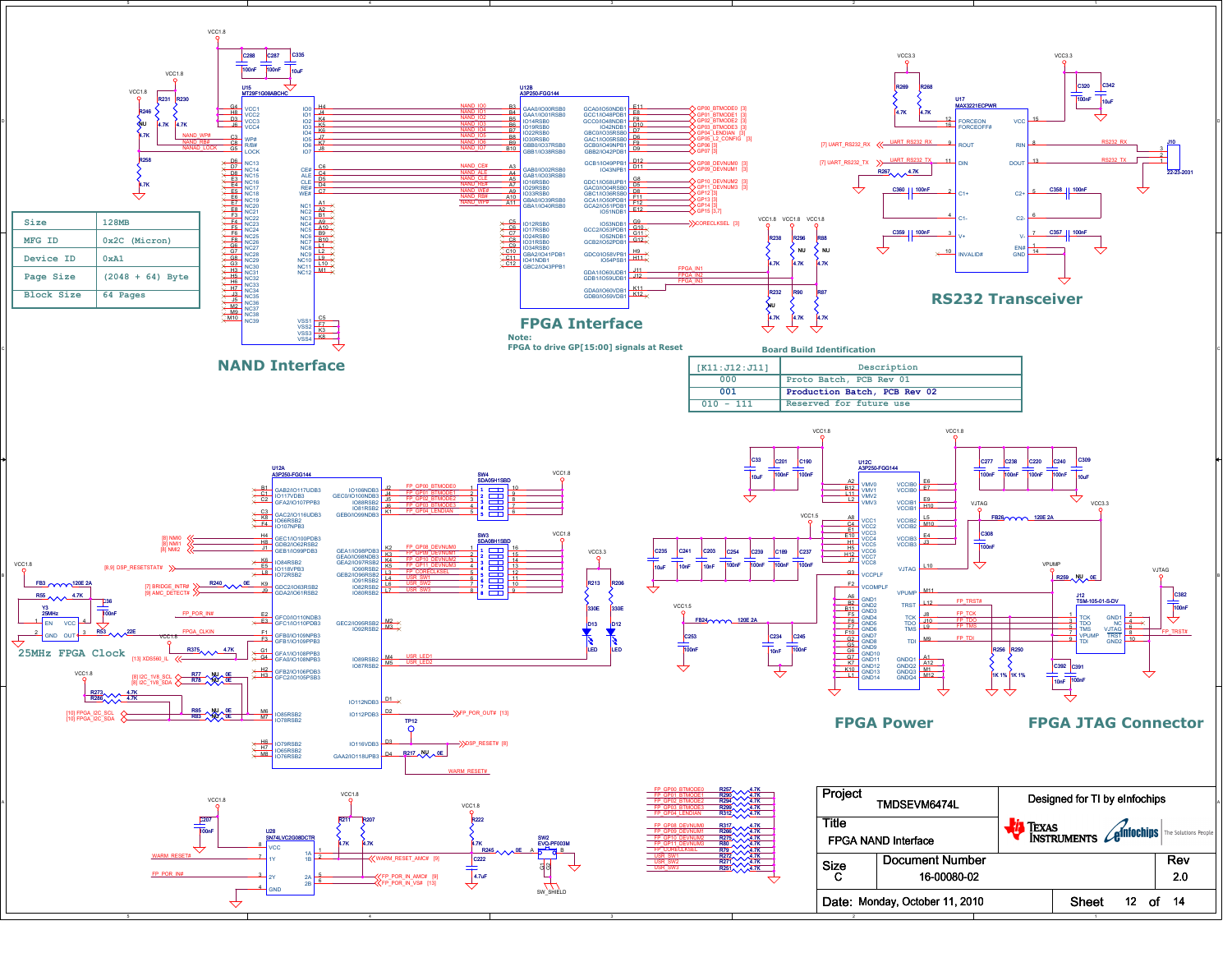